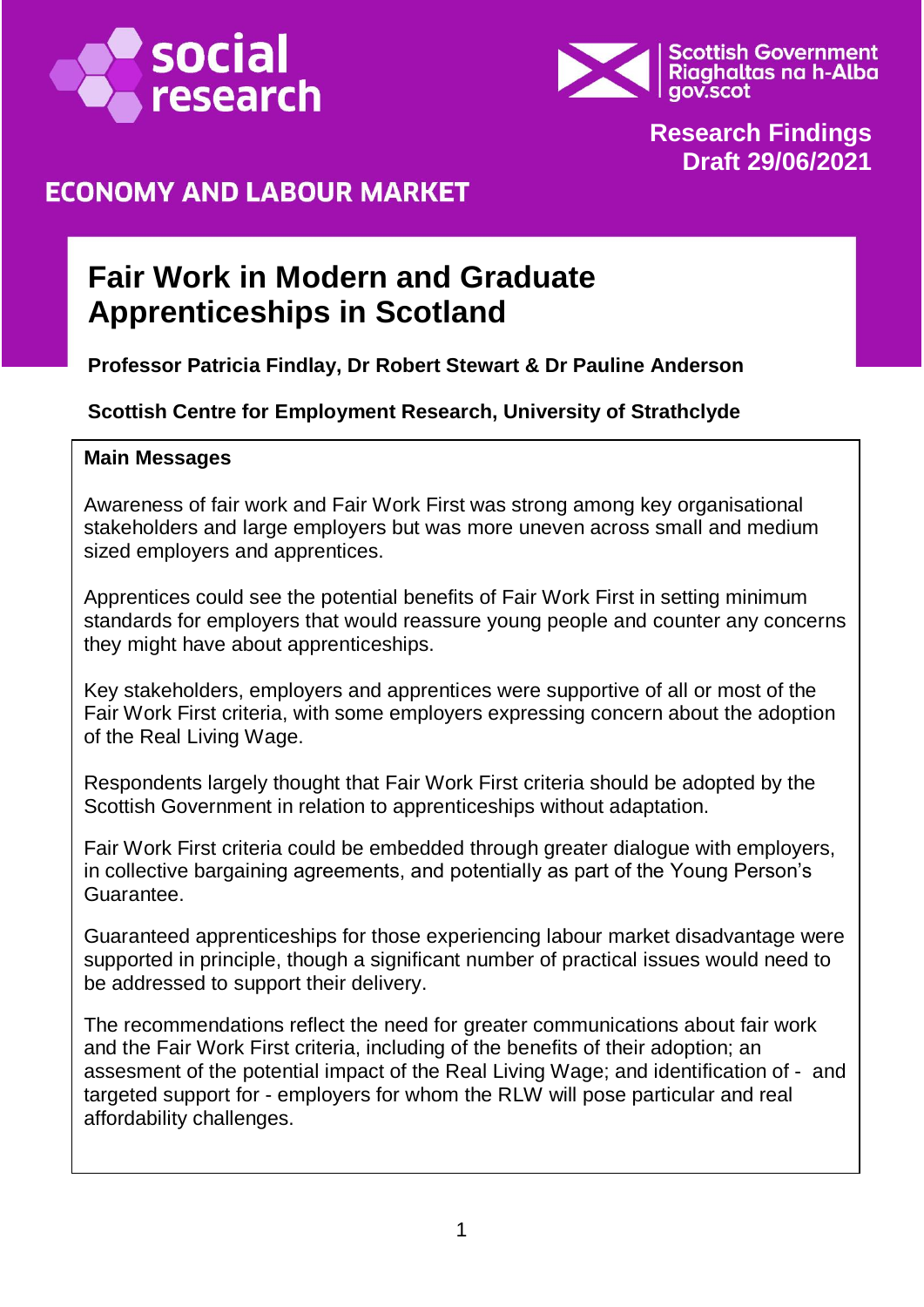# **Introduction and aims**

This research was commissioned by The Scottish Government to explore opportunities to embed Fair Work First principles in Modern and Graduate Apprenticeships (MAs and GAs). Fair Work First asks that employers who deliver procured public services or who receive Scottish Government grant funding adopt fair working practices, specifically: *appropriate channels for effective voice, such as trade union recognition; investment in workforce development; no inappropriate use of zero hours contracts; action to tackle the gender pay gap and create a more diverse and inclusive workplace; and payment of the real Living Wage*.

The research objectives focussed on whether the Fair Work First criteria require adaptation in order to be applied to MAs and GAs; on recommendations to support the implementation of the Fair Work First criteria; and on potential approaches to ensuring that apprenticeships remain an attractive offer following implementation of the Fair Work First criteria. Collection of data on the impact of the pandemic on the progress of apprenticeships was included as an objective in July 2020.

To address these objectives, the research focused on the following:

- investigating employer, apprentices and wider stakeholders' views on the most appropriate mechanism for embedding and evidencing Fair Work First in the apprentice role/offer and in workplaces;
- the role of incentives and barriers for employers' engagement with apprenticeships, and how employers might respond if funding was subject to greater conditionality in the form of Fair Work First;
- identifying what forms of advice and support could be made available to employers to enhance the provision of Fair Work First; and
- research participants' views on guaranteed apprenticeships for those facing particular labour market disadvantaged through disability or care experience.

#### **Methods and analysis**

A flexible qualitative methodological design was adopted based on an informed deliberative approach. Research participants were given provided with preinterview information on fair work and Fair Work First. Semi-structured depth interviews were conducted by telephone/online with ten key stakeholders, eighteen employers and twenty Graduate and Modern Apprentices, covering local labour markets in Glasgow, Perth and Inverness.

A thematic analytical approach was adopted, guided by the research objectives and the extant literature on apprenticeships and conditionality in public funding, alongside researcher knowledge of the skills, learning and fair work landscape.

#### **The impact of the Covid-19 pandemic on apprenticeships**

Many research participants perceived that the pandemic had negatively affected the uptake of new apprenticeships and the placement and progress of existing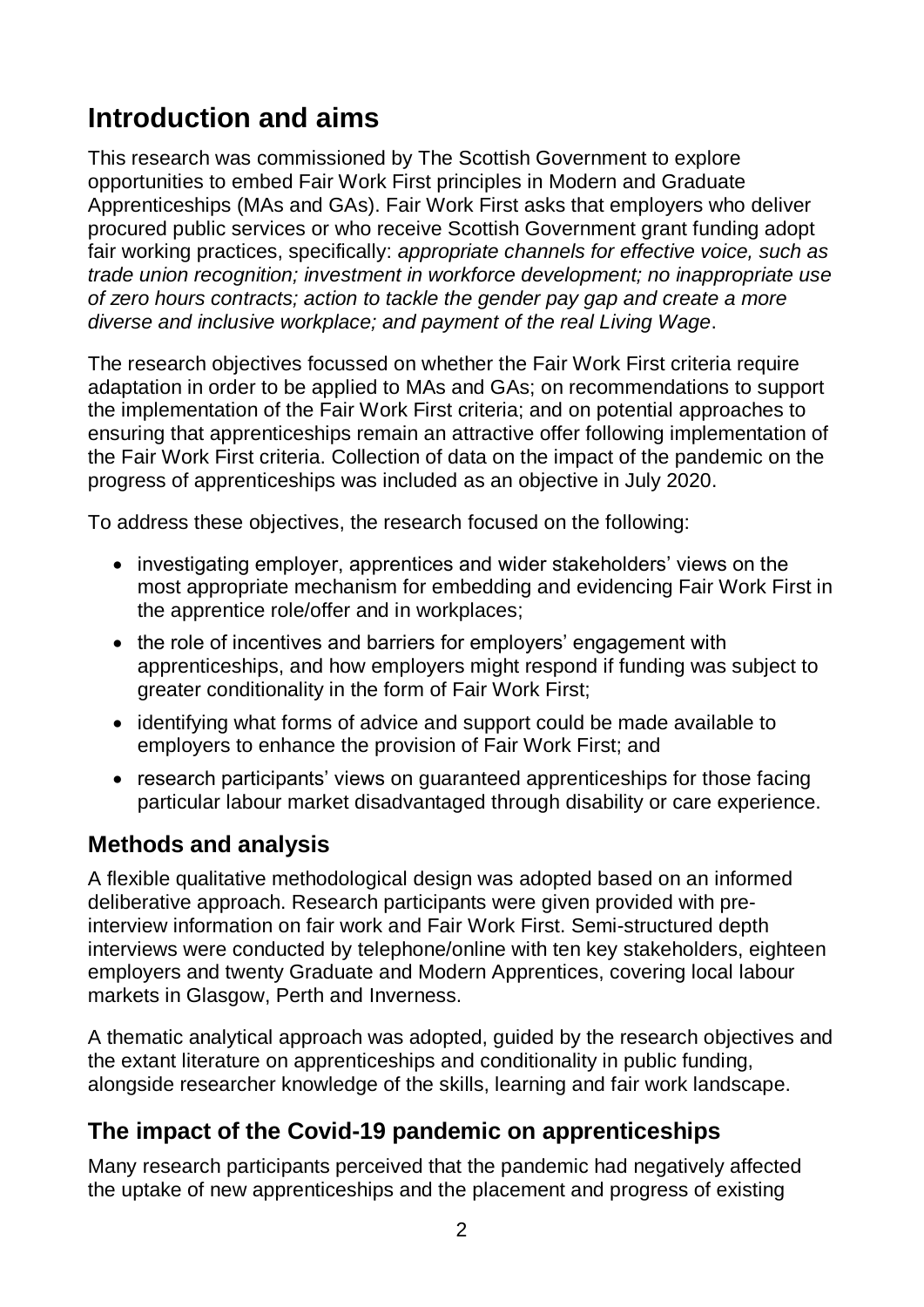apprenticeships, and there was considerable concern over the impact on apprenticeships of the ending of the Coronavirus Job Retention Scheme (CJRS).

Apprentices report delays in their progress and completion of their training due to the shift to online homeworking and learning; off-the-job training providers shifting to virtual learning environments; and ongoing difficulties associated with conducting practical and/or observational on-the-job assessments.

Although employers highlighted disruptions to their recruitment of apprenticeships in 2020, many anticipated returning to 'normal' in 2021 and beyond. There was broad recognition that policy initiatives such as CJRS,Partnership Action for Continuing Employment (PACE) and Adopt an Apprentice have helped employers respond to the challenges they have faced.

# **Awareness of fair work and Fair Work First**

Key stakeholders and employers had greater awareness of fair work than apprentices. This knowledge spanned: the existence and work of the Fair Work Convention, including the Fair Work Framework; the requirement that training providers promote fair work with apprentice employers; and the requirement to deliver fair work in public sector procurement.

Public sector and large employers were more aware of and better understood fair work than small and medium sized employers (SME), or micro employers. There were moderate levels of awareness among SME employers, but little to no awareness of fair work among GAs and MAs.

Stakeholders and larger employers were uncertain about the alignment between fair work and other policy initiatives. Enhancing communications with employers, workers and other stakeholders might therefore raise awareness of the importance and benefits of fair work.

# **Views on Fair Work First**

Stakeholders, employers and apprentices were largely supportive of most of the Fair Work First criteria, and many recognise that the criteria are consistent with some employers' current practices and are what good employers should be doing. Employers recognised elements of Fair Work First in their own employment standards, policies, procedures and structures. Apprentices are positive and supportive of the Fair Work First criteria as reflecting good workplace standards.

# **Fair Work First and the Real Living Wage (RLW)**

Apprentices supported the payment of the RLW. Stakeholders and employers raised issues about the 'affordability' of the RLW because it represents a significant uplift to the current age-related training rates. Concerns were voiced that the RLW would impact negatively on differential pay rates in organisations; employers' use of younger people; and the numbers of available apprenticeships. Sectors including hospitality and childcare face particular challenges in paying the RLW.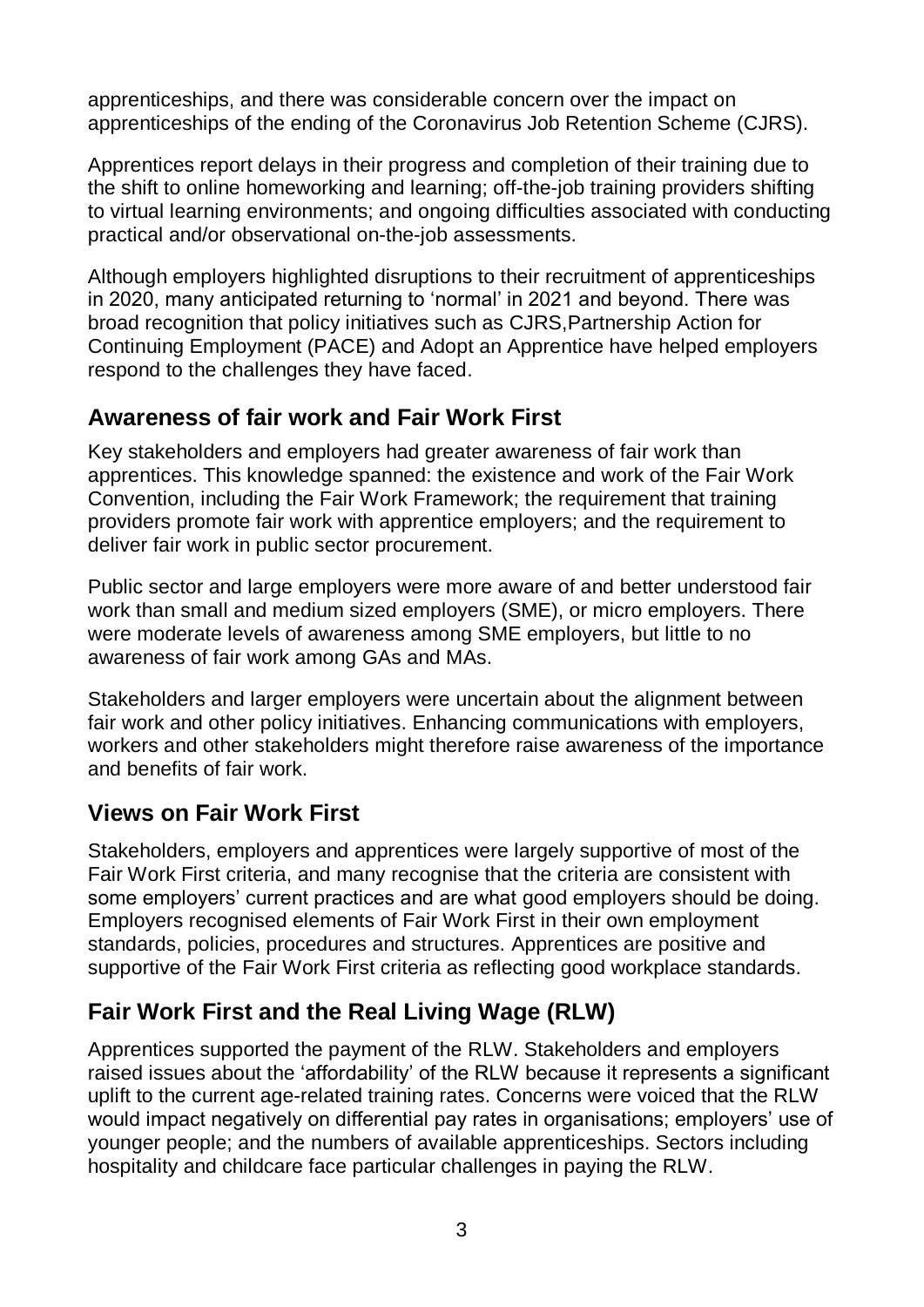Not paying the RLW, however, is inconsistent with the stated objectives of Fair Work First. This creates a challenging tension. Policy on apprentices' pay (for example, the National Minimum Wage Apprenticeship Rate) acknowledges that training rates of pay are not equivalent to rates for the relevant job because of the training, administration and supervision costs employers might incur. Addressing this tension requires insight into the real value and costs to employers of apprenticeships in specific sectoral and organisational contexts.

Variable pay rates that differentiate training time and wider job performance might be one way of addressing employer concerns over affordability. This approach is taken in some collectively bargained agreements on apprentice pay rates. This insight requires more focussed discussions with employers and relevant unions, a detailed economic assessment of the RLW impact; and potentially greater support given to employers in very specific contexts. It is important to note that current policy guidance on Fair Work First implementation highlights the possibility of some flexibility in how the RLW criterion of Fair Work First might apply to employers.

# **Benefits of apprenticeships and likely impact of Fair Work First**

Apprentices identified many benefits arising from their employment, study and training, and could see clearly the potential benefits of Fair Work First in setting minimum standards for employers that would reassure young people and counter any negative associations about apprenticeships, potentially bringing more people into positive engagement with apprenticeships.

#### **Mechanisms for embedding Fair Work First**

There was little specificity on how best to embed FWF within the apprentice role/offer other than from trade union stakeholders who highlighted the role of embedding Fair Work First criteria in collective bargaining agreements as these apply to firms, sectors and across apprentice frameworks. Stakeholders and employers focussed more on embedding Fair Work First among employers through dialogue and persuasion, identifying potential benefits to employers and so extending its influence in existing workplace practices. Some participants raised a possible role for embedding Fair Work First in the Young Person's Guarantee.

# **Incentivising the adoption of Fair Work First**

Stakeholders and employers recognised that public financial support for apprenticeships *should* have conditions attached. Concerns focussed on what the specific conditions would be, how these would be applied and the consequences for employers of failing to meet Fair Work First conditions. The majority view was that the greater the level and depth of conditionality, the more employers would optout of taking on an apprentice, particularly SME employers. Most research participants supported a 'light-touch' approach with time for employers to adapt.

# **Guaranteed apprenticeships**

Most stakeholders and employers emphasised the crucial importance of finding the '*right person'* for an apprenticeship that aligned skills, capabilities and interests.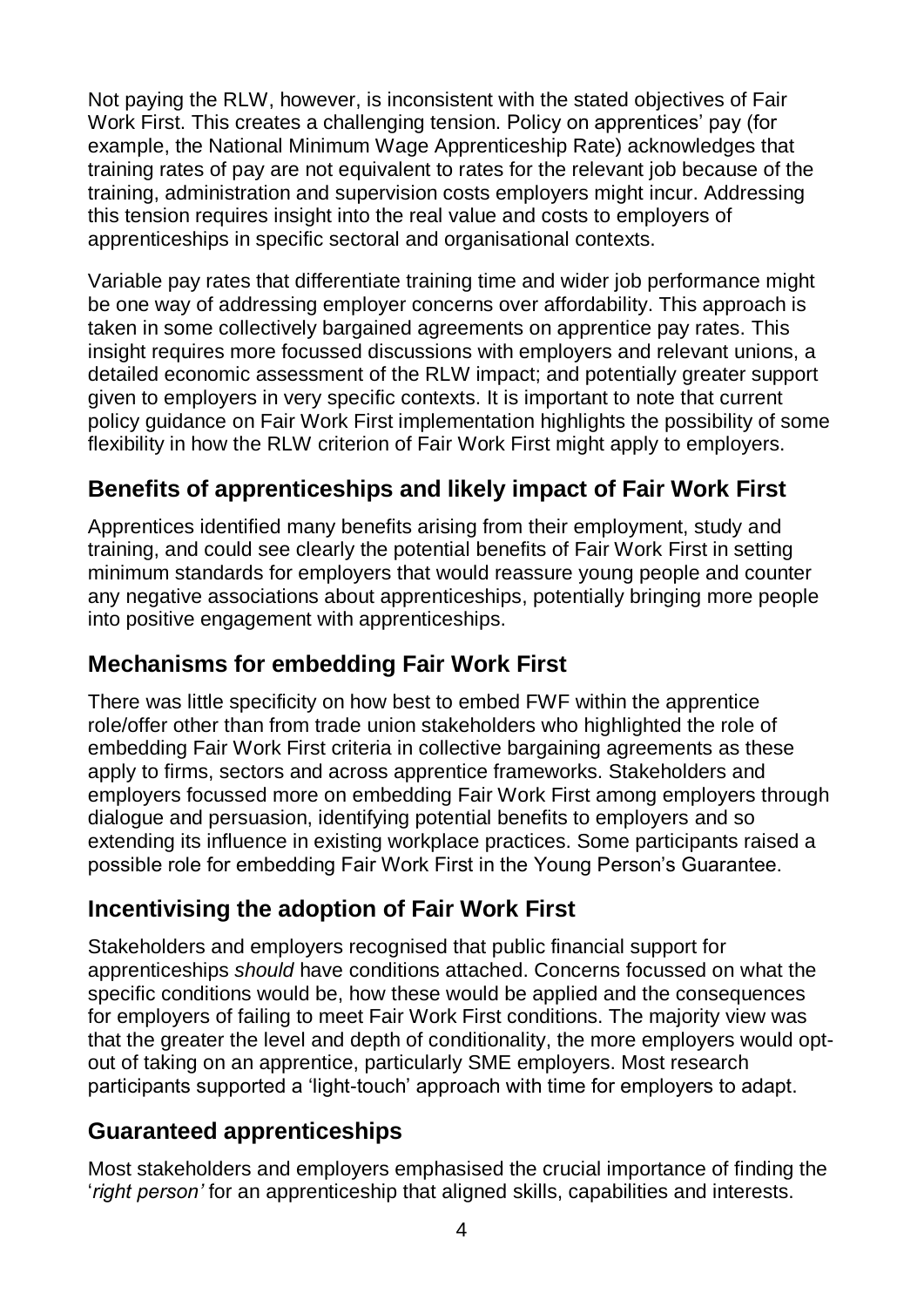While broadly supportive of guaranteed apprenticeships for those facing labour market disadvantage, some employers identified practical challenges in understanding the individual capabilities of people with disabilities, the scale of workplace adaptations required and the availability of specialist support.

### **Advice and support on fair work and Fair Work First for employers**

Stakeholders and employers made suggestions about forms of advice and support required to enhance the provision of fair work and Fair Work First (some have been addressed in current Scottish Government guidance on Fair Work First). These included: the definition, visibility and place of fair work in Scottish Government policy agendas; the need for strong, independent, advocacy of fair work to raise awareness and the benefits for employers, focussing specifically on channels that engage with SME employers; working with Skills Development Scotland to reach SME apprentice employers in different sectors; and the need for clarity about what is required and expected of employers to meet the Fair Work First conditions.

#### **Recommendations**

**Recommendation 1:** public bodies and agencies should increase efforts to champion fair work in apprenticeships.

**Recommendation 2:** relevant stakeholders, including the Fair Work Convention, should target the provision of information on fair work and Fair Work First specifically on SME employers and apprentices/young people.

**Recommendation 3:** development of specific Fair Work Guidance and best practice examples as these apply to apprenticeships.

**Recommendation 4:** identify challenge areas for paying the RLW to apprentices, develop/build upon existing collaborative structures to address challenges and highlight and disseminate good practice around the RLW.

**Recommendation 5:** develop a robust evaluation of the implementation of Fair Work First as early as possible and use this insight/learning on an ongoing basis to support further adoption/implementation.

**Recommendation 6:** develop 'light touch' but effective reporting and monitoring requirements to support Fair Work First and utilise workplace representation to support reporting and monitoring where present.

**Recommendation 7:** explore the lessons from flexible working arrangements operationalised during the COVID-19 public health restrictions to improve intelligence on the feasibility of guaranteed apprenticeships.

**Recommendation 8:** enhance joint employer/union activity around the governance of apprenticeships/Frameworks with specific emphasis on the delivery of the Fair Work First criteria.